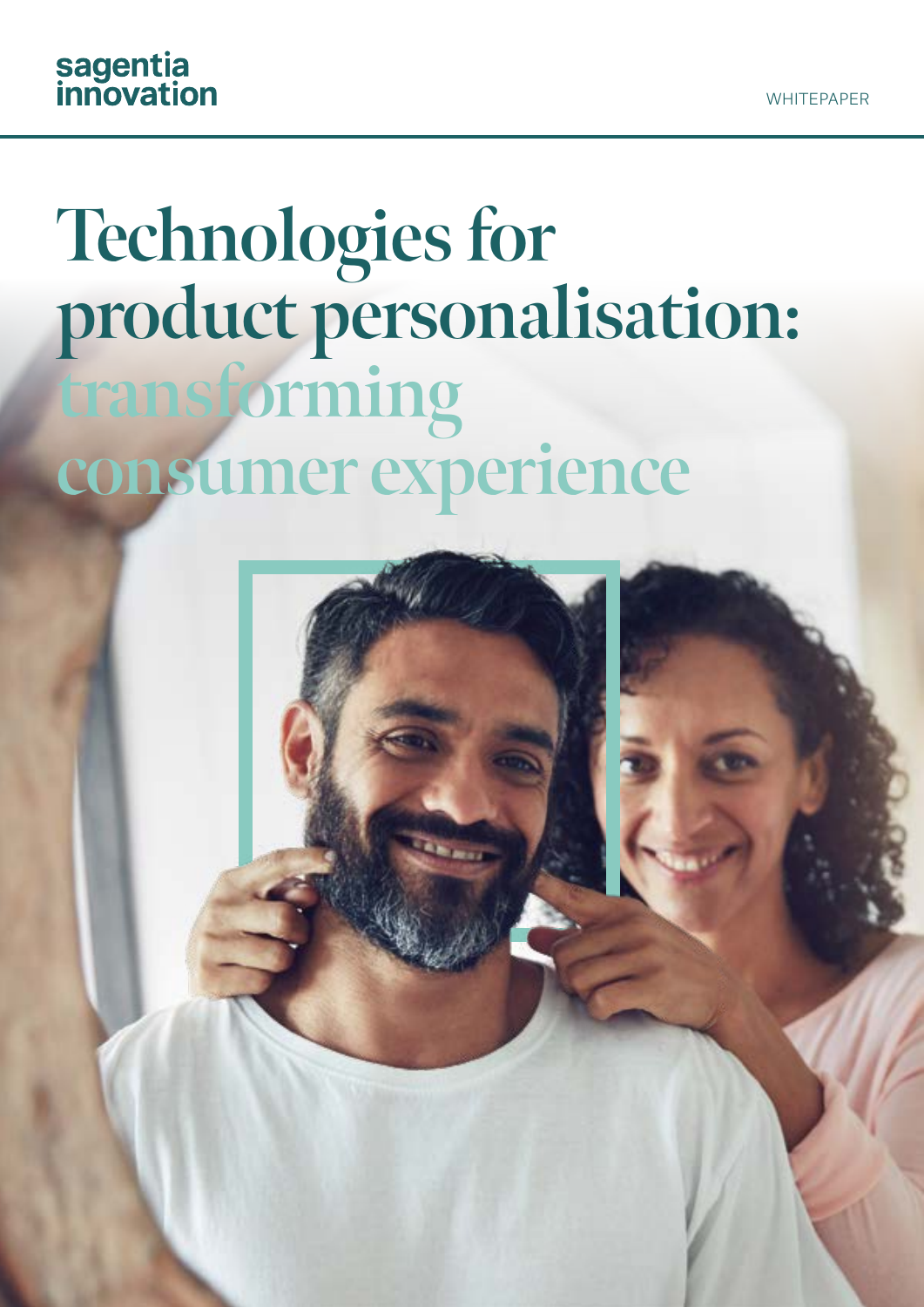**As digital and physical technologies evolve and mature, new opportunities are emerging for deeper and more meaningful personalisation of consumer products and services. In this whitepaper, our scientists, engineers, and technologists consider the interplay between genomic, microbiome and biomarker data. They look at current and future technologies to harness and interpret this data, for the creation and delivery of transformative personalised experiences.** 

Bringing personalisation to life with commercially viable consumer products and services is no mean feat. Success lies in the ability to offer a meaningful experience at the right price point to drive consumer loyalty. We've explored commercial models in previous whitepapers, and Figure 1 outlines a framework of potential options.

### Commercial models for personalisation

Personalisation business models must ensure a healthy margin despite increased production costs and other issues associated with smaller batch volumes.

As Figure 1 indicates, it's important to consider where personalisation will happen and **how often** the personalisation formula will change. Innovation teams should determine this early as it drives critical decisions surrounding technologies required. Transformative personalisation doesn't necessarily mean products need to be ultrapersonalised. Companies innovating in this space can reduce commercial risk by striking a pragmatic balance between how much personalisation is desirable and what is feasible.

## Transformative personalisation

| Daily  | Treatment             |  |
|--------|-----------------------|--|
| Blend  | in store              |  |
| Once a | "Prescription" check- |  |
| month  | ups                   |  |
| Rarely | Product on the shelf  |  |
|        | Retail environment    |  |

| change                       |                                                               |                             |          |  |
|------------------------------|---------------------------------------------------------------|-----------------------------|----------|--|
| Treatment<br>in store        | Daily packs, bundled<br>for the month                         | Formulation<br>on the fly   |          |  |
| "Prescription" check-<br>ups | Variable regular<br>subscription with<br>ongoing data logging | Cartridge based<br>delivery |          |  |
| Product on the shelf         | One-shot<br>subscription sign-up,<br>minimal variation        |                             | Point of |  |
| Retail environment           | To your door                                                  | In the home                 | delivery |  |

### Frequency of change

Figure 1: New product development needs to consider where the product will be personalised, and how often the personalised formula will change. This will influence technology selection for the product, the personalisation process and packaging.

We look at commercial models in more detail here:

Nutrition: A personalised future [https://www.sagentiainnovation.com/](https://www.sagentiainnovation.com/insights/nutrition-a-personalised-future/) [insights/nutrition-a-personalised-future/](https://www.sagentiainnovation.com/insights/nutrition-a-personalised-future/)

Unlocking personalised nutrition [https://www.sagentiainnovation.com/](https://www.sagentiainnovation.com/insights/unlocking-personalised-nutrition/) [insights/unlocking-personalised-nutrition/](https://www.sagentiainnovation.com/insights/unlocking-personalised-nutrition/)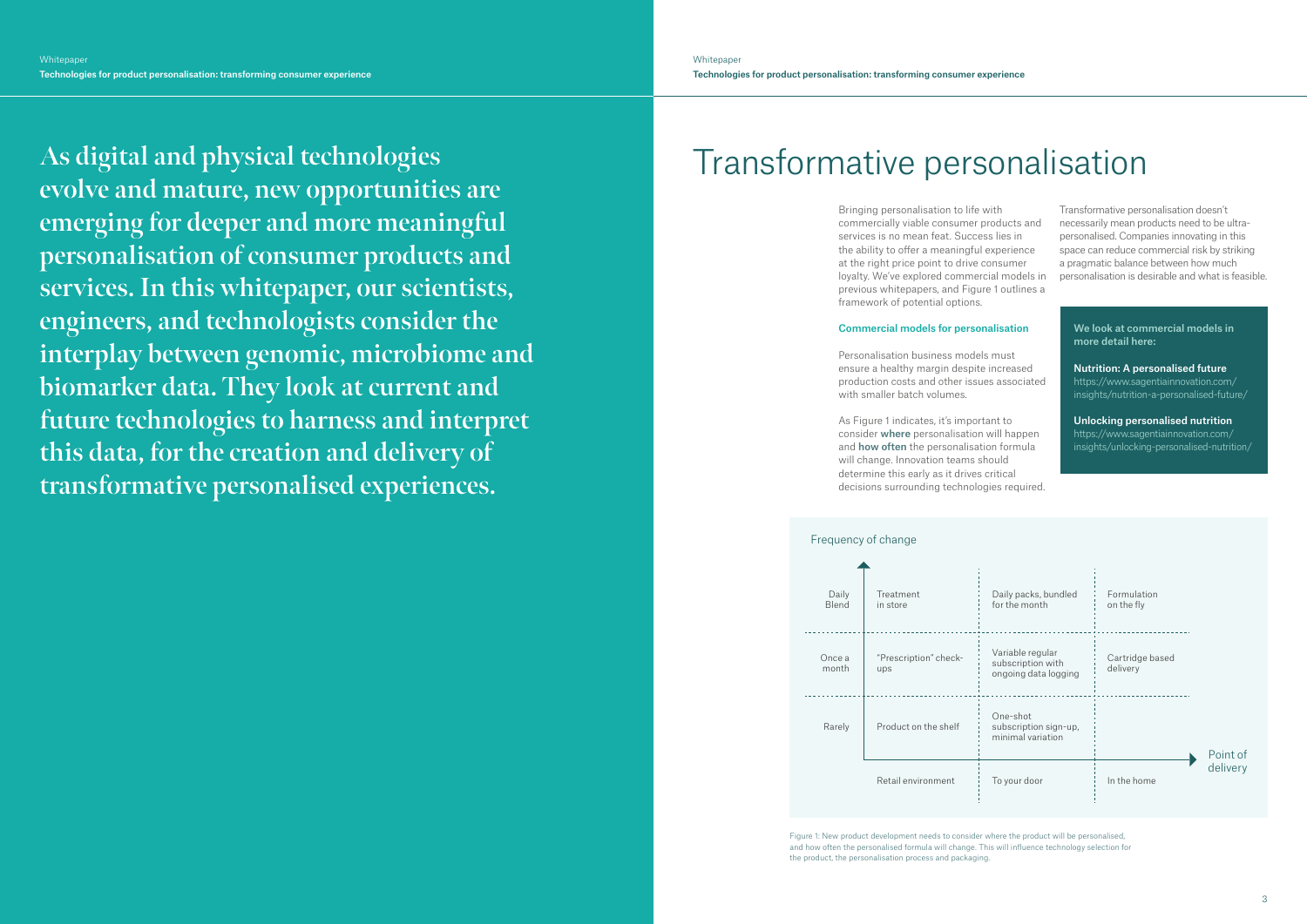This whitepaper moves beyond commercialization to explore another key challenge: creating personalised products that genuinely enhance the consumer experience. We discuss five technology areas that will be pivotal in the delivery of transformative personalisation across skincare, oral care, haircare, consumer health and home care.

Three of these technology areas – related to genomics, biomarker sensing in general and the microbiome in particular – harness individual data to provide a framework for personalisation. Each represents an

interconnected part of a complex puzzle. Figure 2 shows various data sources, from genetic and biomarker to environmental and behavioural, that fit together to create a more complete picture.

Companies which find meaningful ways to connect genomic and microbiome data with more dynamic information about the individual will be best placed to deliver transformative personalisation. This is where the final two technology areas come to the fore: advanced data analytics and technologies which 'close the loop' to drive actionable outcomes and enable fulfilment.

> Globally, the US occupies 43% of the global D2C genetic testing market. However, rapid growth is also apparent in Europe, Canada and China. The Chinese government is encouraging genetic testing as part of its current five-year plan, which is likely to drive a surge of market activity across Asia<sup>1</sup>.

Figure 2: by combining data sources, brands can trade off depth and success of personalisation versus cost and complexity

increased adoption of genomic-led consumer products and services, pockets of evidence are emerging which demonstrate efficacy. For instance, the six-month Food4Me personalised nutrition study in Europe (which included personalisation based on genotyping) resulted in "larger and more appropriate changes in dietary behaviour" than conventional approaches<sup>2</sup>.

possibilities for personalised consumer health, beauty, and personal care over the next decade. There are still issues surrounding data and regulatory matters to be worked through. But the global direct-to-consumer (D2C) genetic testing market is now valued at \$1Bn<sup>1</sup> and growing at pace. Much of this currently relates to ancestry and relationship testing, but the uptake shows consumers' willingness to share genetic data to achieve a desired goal.

> D<sub>2</sub>C genetic testing unlocks valuable data that was previously inaccessible to consumer product companies, and medical developments will continue to filter through to the sector. For example we expect the extensive use of lateral flow tests during the COVID-19 pandemic to drive a new era of at-home genetic and molecular testing. Combining this with personalised products and services will empower consumers to take more control of their health while reducing the burden on healthcare systems. So, an over-the-counter (OTC) molecular test for a condition like prediabetes could be coupled with personalised products to promote a healthier lifestyle.

Right now, hyper-personalised nutrition and wellness advice based on genetic predisposition testing is the fastest growing D2C segment<sup>1</sup>. Start-ups are driving novel innovation here, but market activity indicates that consumer products and services rooted in genomic technology are moving from niche to mainstream. Strategic partnerships, acquisitions, and initiatives from multinationals like GSK and Nestle show larger players are keen to occupy this territory.

### Current opportunities

As genotyping and sequencing costs decrease, these techniques become more relevant for consumer product applications. With

### The next five years



Progress will be facilitated by innovative new devices like the miniaturized, portable DNA and RNA sequencer MinION<sup>3</sup>. Technologies like this continue to improve the speed, ease and cost-efficiency of analysis. Better access to genetic sequencing coupled with consumer acceptance will enable consumer product companies to take personalisation to greater depths.

## Genomics

# Technologies to harness personalisation data

Data sources for personalised consumer products range from the static (e.g. genomics) to the 'stable but changeable' (e.g. the microbiome) to the highly dynamic (e.g. vital signs). Transformative personalisation draws on data from across this spectrum. Innovation teams need to find the sweet spot where they are capturing enough data to create sufficient impactful personalisation. Here, we consider the extent of what's possible, but in day-to-day client work we determine how far to go on a case-by-case basis.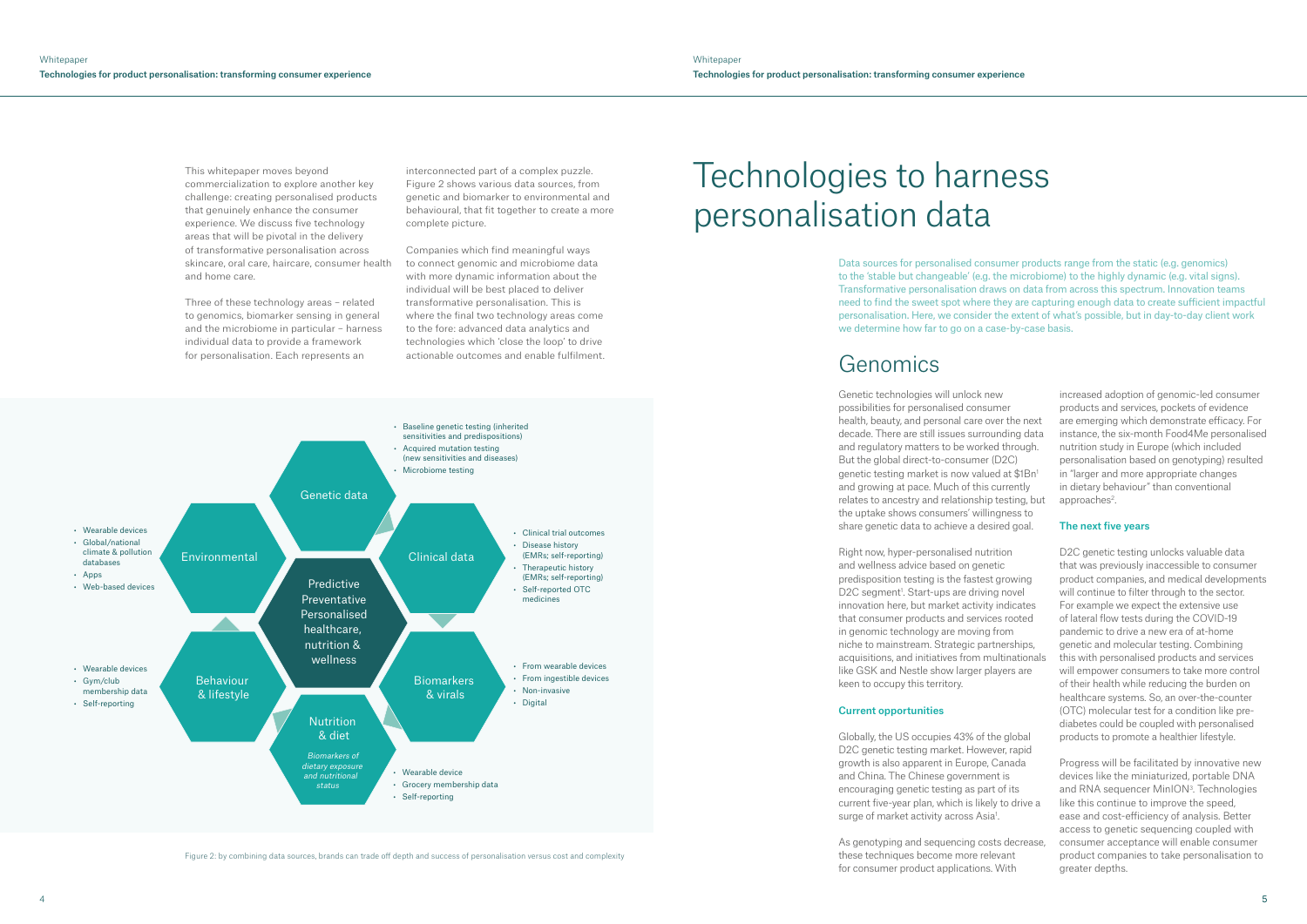The human microbiome is often dubbed 'the second genome', and there are close links between microbiome and genome testing. Together, data from these entities will enable science-led personalisation for consumer health, wellness, and beauty applications.

So how can data about the diverse microbes on and in our bodies help drive enhanced customer experiences?

Much has been written about the gut microbiome and the increasing evidence of causal links between diet, gut microbiome health, and wider health and wellbeing. The microbiome's integral role in the human body affects everything from digestive health and immune response to the development of obesity and diabetes. It's also believed to have a bearing on sleep, memory and cognitive ability as well as cardiovascular disease and urinary tract infections.

### Current opportunities

As understanding of the factors that are influenced by the microbiome continues to grow, it reveals attractive and achievable opportunities for personalisation in the consumer space.

With its diverse array of microorganisms, the skin microbiome is becoming a cornerstone of personalisation in categories such as personalised nutrition, consumer health, personal care, and beauty. The same is true of oral health, where a microbial community of more than 1,000 different species and phylotypes must be maintained across distinct habitats, from the hard surfaces of the teeth to the soft tissues of the cheeks and tongue.

The microbiome is still an emerging discipline, but it is widely held as an important frontier between traditional healthcare and consumer health and wellbeing. Many companies already offer microbiome test kits and personalised recommendations. According to market research firm Fact.MR, the average annual sales growth for personalised probiotics is around 14%4.

### The next five years

One interesting technology which points towards likely future trends is the swallowable bioluminescent imaging capsule developed by researchers at the University of Missouri5. By determining levels of enzymes responsible for probiotic health benefits it may be able to assess the efficacy of pre and probiotic products.

Another area to watch is precision engineering of the microbiome, currently led by companies such as Eligo Biosciences with its solution that "allows modulation of the microbiome's composition and function to address human disease"6. While this technology is only relevant to pharmaceuticals at present, it could play a lead role in personalised consumer health and wellbeing in the coming years.

Genetic and microbiome data enable personalisation to reach greater depths; combining this with individuals' biomarker data takes it to greater heights. Collecting and analysing these quantifiable, dynamic health indicators has become easier with the rise of digital technology and there is further potential on the horizon.

Figure 3 outlines biomarker types, from vital signs, neurological and chemical to auditory, visual and physical. Widespread consumer uptake of activity trackers and smartwatches has normalized continuous monitoring of vital signs such as heartrate, blood pressure,

respiration, blood oxygen saturation, and skin temperature. This has resulted in consumer applications for the diagnosis and monitoring of health conditions as well as exercise and factors such as sleep quality. Parallel to this, phone cameras offer easy image capture for the analysis of visual biomarkers for skincare and haircare applications.

Transformative personalisation requires data from multiple biomarker types as well as more sophisticated data analysis to generate actionable outcomes.

For more information, see our whitepaper Microbiome: an emerging integral part of precision medicine and personalised lifestyle changes

[https://www.sagentiainnovation.com/](https://www.sagentiainnovation.com/insights/microbiome-an-emerging-integral-part-of-precision-medicine-and-personalised-lifestyle-changes/) [insights/microbiome-an-emerging](https://www.sagentiainnovation.com/insights/microbiome-an-emerging-integral-part-of-precision-medicine-and-personalised-lifestyle-changes/)[integral-part-of-precision-medicine](https://www.sagentiainnovation.com/insights/microbiome-an-emerging-integral-part-of-precision-medicine-and-personalised-lifestyle-changes/)[and-personalised-lifestyle-changes/](https://www.sagentiainnovation.com/insights/microbiome-an-emerging-integral-part-of-precision-medicine-and-personalised-lifestyle-changes/) 

## Microbiome Biomarker sensing

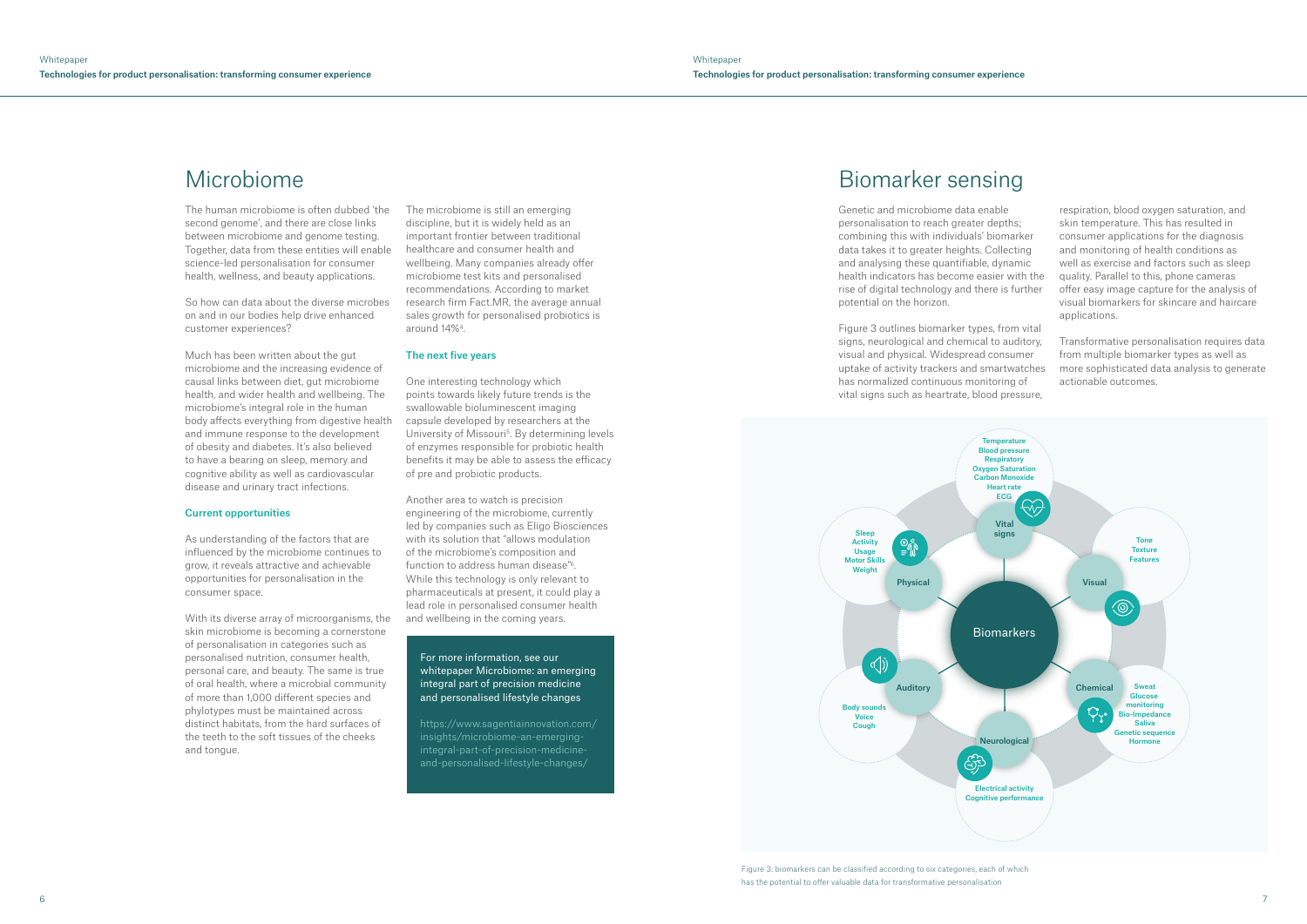### Current opportunities

Chemical biomarkers are an underutilized data source at present – hence they present great opportunities for novel, transformative personalisation in the near to mid-term.

At present, most consumer-focused chemical biomarker activity relates to the monitoring or diagnosis of health or physiological conditions. Well-known examples are the blood glucose monitors used by people with diabetes and lateral flow tests for the detection of antigens (e.g. SARS-CoV-2) or hormones (e.g. in pregnancy tests).

Moving from intermittent tests to continuous tracking of chemical biomarkers would open exciting new avenues for transformative personalisation. However, there are currently limitations in the continuous collection of biofluids such as urine and saliva. These range from hygiene concerns to the invasive nature of devices, which may require mouth or urinary tract implantation.

### The next five years

In the coming years, chemical biomarker sensing solutions, for example based on sweat, will be a critical enabler. Sweat is a biofluid of great interest. As well as containing chemical biomarkers such as metabolites, electrolytes, proteins, and hormones, it offers physical insights related to the quantity and rate of loss as well as pressure and temperature. Companies such as Xsensio are already developing products and Innovation in wearable sensors could enable continuous, cost-effective, noninvasive collection and analysis.

> It's important to acknowledge that any analytics work must heed relevant local and global data protection and privacy rules. This discussion is out of scope for this paper. However, it's encouraging to note that a PWC report on customer experience indicates that 63% of US consumers are willing to share more personal information with a company that offers a great experience<sup>7</sup>.

The depth and breadth of insights that can be derived from sweat make it attractive for numerous personalised consumer health and wellness applications such as monitoring ion concentrations for info on hydration status, and cortisol levels for stress management. Work is needed to overcome challenges, such as variability in sweat composition, sensor sensitivity for detection of some trace analytes, sweat collection methods, and calibration accuracy. Nevertheless, we anticipate that sweat-based chemical biomarker sensing will be a pivotal technology for transformative consumer personalisation.

# Technologies to drive actionable outcomes

Transformative personalisation requires macro-level technologies for handling big data as well as micro-level solutions for product fulfilment.

How do you join the dots between vast and diverse data sets for genetic predisposition, microbiome condition and biomarkers in a meaningful way? Companies that make ambitious and effective use of powerful computer systems and technologies like artificial intelligence (AI) and machine learning are set to lead progress here.

To illustrate the role of data analytics and highlight key considerations we've focused on one specific area: image analysis for skincare personalisation.

### Current opportunities

Computer-assisted analysis is increasingly adopted by cosmetic companies to characterize skin for the recommendation or creation of personalised products. Image processing can be used to evaluate skin condition in terms of texture, microstructure, wrinkles, melanin distribution, and pores to determine factors like elasticity and hydration levels.



The quality of images taken on smartphone cameras has led to a democratization of high-end beauty services. AI, deep learning, and software algorithms can use images and videos obtained via smartphones to analyse the skin and track changes.

Outcomes are getting closer to those from expensive imaging tools in clinical laboratories, such as hyperspectral systems which determine levels of hemoglobin and melanin chromophores. This makes highlypersonalised skincare an affordable option for the mainstream consumer, enriching the experience while encouraging brand loyalty and advocacy.

### The next five years

Visual analysis combined with data analytics represents a big step forward for personalised skincare. However, the skin is also affected by hormones, the microbiome, physical health, and internal organs. Condition can also change over time, due to seasons, or use of cosmetic products. A convergence of genomic and microbiome data, as well as data from a greater range of biomarkers, will bring added value in the future. It is also important to ensure models are trained on inclusive and unbiased datasets of sufficient size to guarantee they work on all people (independent of type or colour of hair, skin, face, etc.).

## Advanced data analytics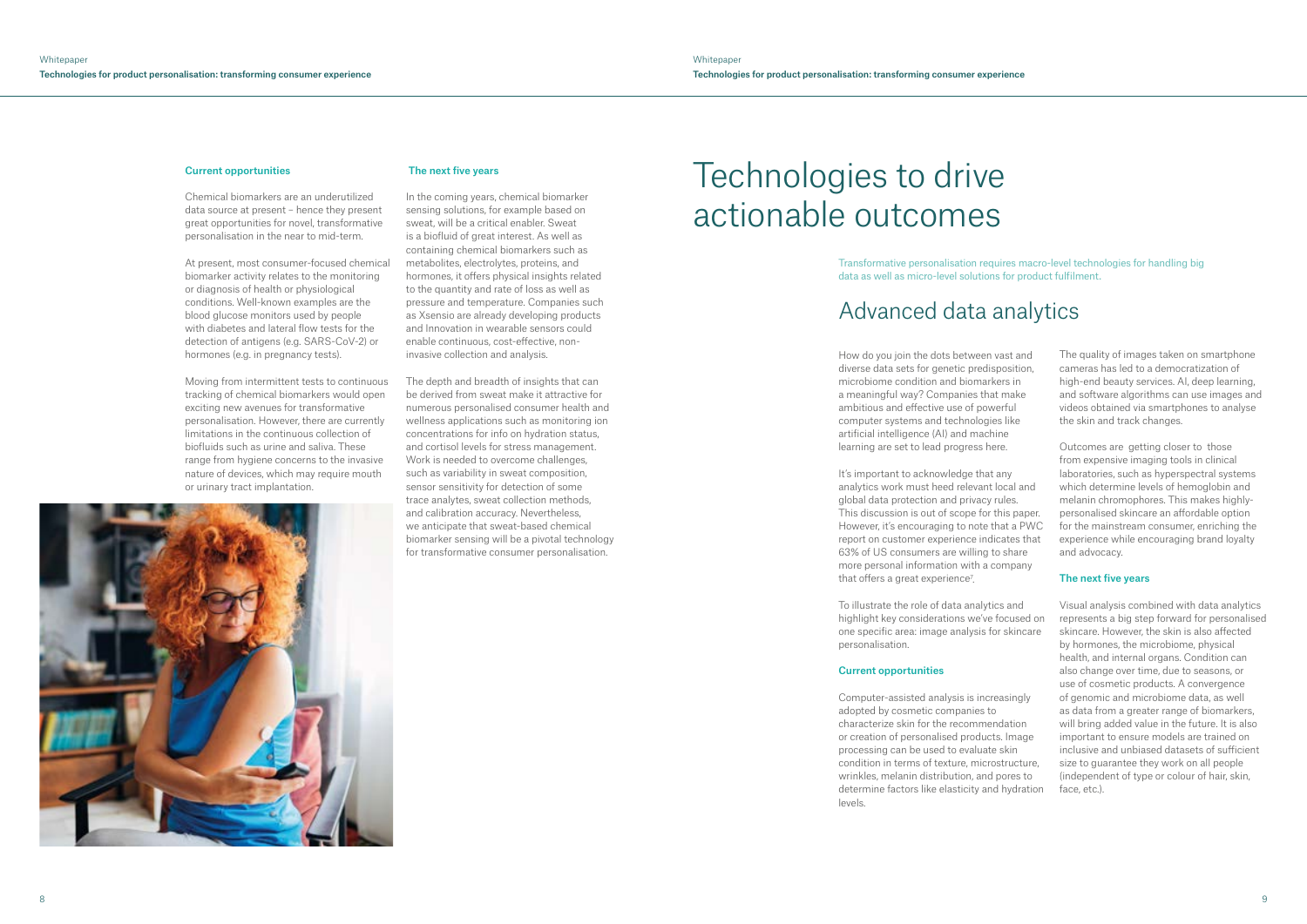Harnessing feedback is an important consideration to improve the accuracy of AI models for personalisation. For instance, if a consumer uses ten different products and gives each a rating (e.g. on a scale of one-to-ten), it's possible to derive which product characteristics are most important or effective more precisely than by using a questionnaire.

Advanced analytics (using neural network models, for instance) will be a critical enabler as datasets become ever richer and more complex – indeed, models are only as good as the dataset underlying them (this includes data type, quality, and collection frequency). So, a skincare application might rely on static data (e.g. genetics, the microbiome

and consumer questionnaires) for 20% of its personalisation algorithm. The remaining 80% would be based on dynamic data from imaging (e.g. selfies), sensing devices (e.g. wearables), or consumer feedback (e.g. via an app).

This proposed versatility in personalisation data will come at a cost since databases which allow for preparation of data lakes from different sources (e.g. noSQL) require higher processing power. Breakthroughs in edge processing will aid faster processing and bring new capabilities for the management of sophisticated analytics and larger datasets together with potentially helping address potential privacy concerns by keeping sensitive data local and not in the cloud.



L'Oréal's Perso<sup>9</sup> is an impressive at-home device powered by AI to create personalised skincare and cosmetic formulas on-the-spot. Launched at CES 2020, it analyses data regarding skin type, environmental factors, social media trends and product preferences, then its patented three-cartridge system mixes and compresses ingredients. It has since been adapted into YSL's Rouge Sure Measure lipstick system.

Earlier, we noted the commercial challenges of small batch volumes and emphasized the importance of considering where and how products will be personalised (Figure 1). Traditional manufacturing environments set up for mass production generally have limited capacity for transformative personalisation. However, technologies implemented in retail environments or domestic settings can facilitate highly personalised variants of base products that have been manufactured at scale.

Many factors influence decisions about the mechanics of product personalisation. Athome options allow for greater convenience, flexibility, and frequency of updating the personalisation formula, which will appeal to many consumers. On the other hand, retail-based personalisation may be more appropriate for products that only need to be replenished or updated intermittently. It's also more cost-effective to deploy sophisticated technologies for sensing, analysis, mixing and dispensing in the retail environment.

Several technologies currently used in skincare and haircare applications offer a template for future personalisation models across multiple categories.

### Current opportunities

Breakthrough personalised skincare solutions include Amorepacific's IOPE 3D Mask<sup>8</sup>. Currently available at IOPE Lab in Seoul, the made-to-measure hydrogel mask is 3D printed to fit the individual's face, then used in conjunction with bespoke serums for different facial zones. There is significant potential for further treatments to be personalised using this type of technology.



Several existing solutions for 'on or around the body' use interesting approaches which could be adapted for wider personalisation applications. These include the Tineco MODA ONE Smart Iconic Hair Dryer<sup>10</sup> which senses hair moisture levels and air temperature more than 20 times per second to adjust heat and airflow. In the oral care category, Colgate's smart electric toothbrush, hum<sup>11</sup>, tracks users' brushing habits and makes personalised recommendations to improve oral hygiene routines.

## Closing the loop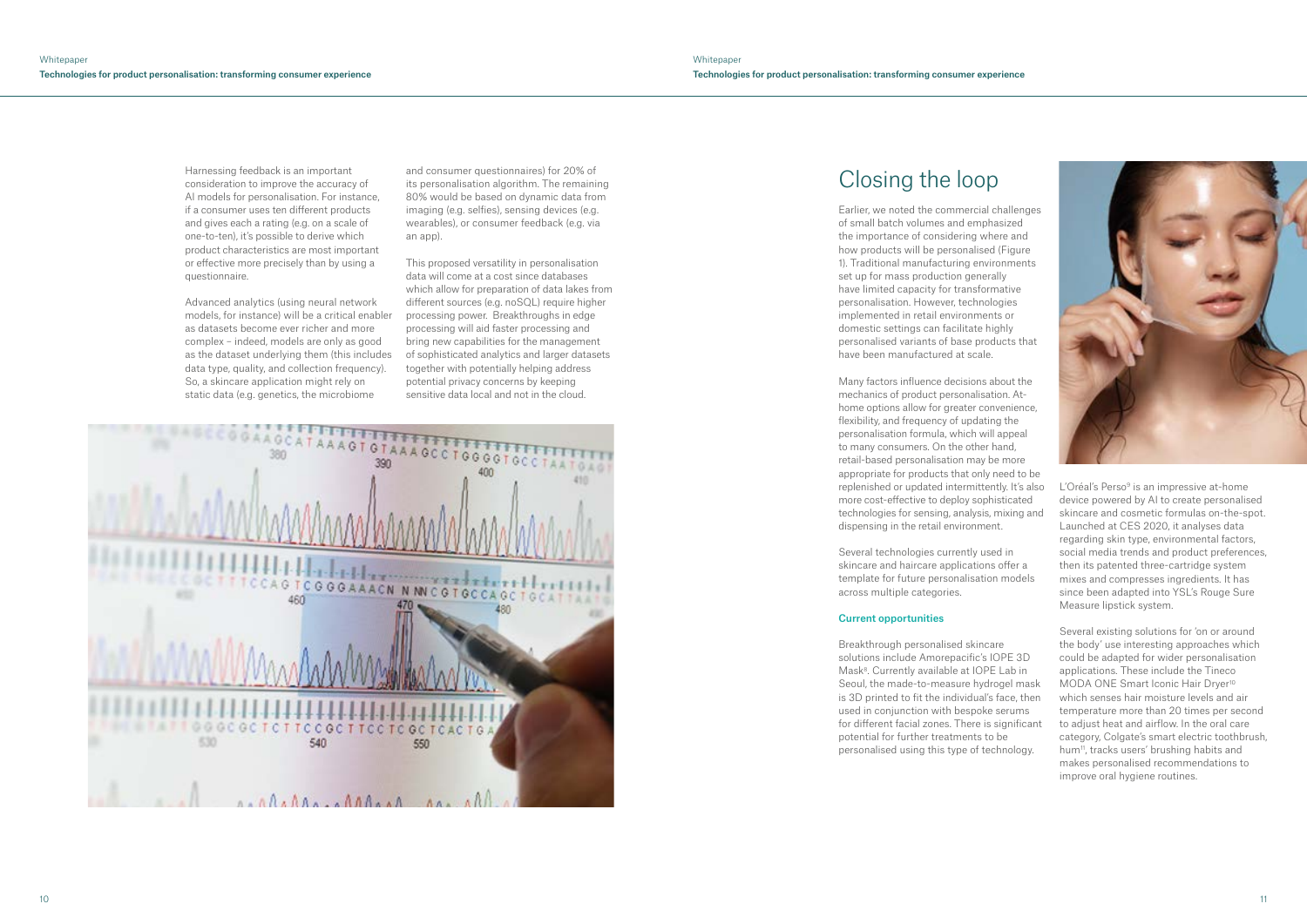### The next five years

Existing skincare and cosmetic personalisation technologies will underpin more intelligent consumer health offerings. For instance, UK-based retailer Boots offers a skin scanning service conducted by pharmacists and reviewed by dermatologists. This model could be further enhanced with AI-powered image analysis to diagnose skin conditions then trigger the dispense of OTC skin treatments formulated to meet individuals' specific needs. Technology that drives a differentiated instore experience and therefore footfall could be very significant to retail recovery post COVID.

In home, genomic and other static data sources could be combined with other biomarker data, environmental and consumer input, to enable personalisation in dispense on the day of use, together with data collected over time such as sleep patterns. Wearables that respond to the environment and changes in the wearer – changing thermal or physical characteristics – will also contribute to personalised experiences.

We also anticipate future developments in the homecare category. This might involve the formulation of cleaning products that take account of variables such as water hardness, pet ownership and floor type. Similarly, personalised washing machines, dishwashers or floor-cleaning robots will dispense detergent or determine cycle length according to real-time data from inbuilt sensors.

### A vision for sustainable personalisation

Many aspects of consumer personalisation raise questions surrounding waste and the sustainability of materials used. Conversely, personalised products are likely to be more satisfying and be kept longer by the consumer, reducing waste. A responsible innovation strategy finds ways to align personalisation and environmental goals. We explore this in detail in a forthcoming whitepaper.

Rapid technical evolution is enabling more consumer categories to explore transformative personalisation. Harnessing and combining static and dynamic data, then leveraging insights with advanced analytics, unlocks a new world of possibility. This is brought to life via bespoke formulations in the factory, in the retail environment, or in the home.

Any personalisation strategy needs to ensure it does enough to genuinely enrich the consumer experience at an acceptable price point while maintaining product margins. New technologies are pushing the boundaries of what can be achieved in a commercially viable way. Investing in the right digital and physical platforms allows consumer product companies to take focused steps towards a more personalised future. As the enabling technologies continue to mature, offerings will become increasingly valuable and individualized, driving competitive advantage.





## Conclusion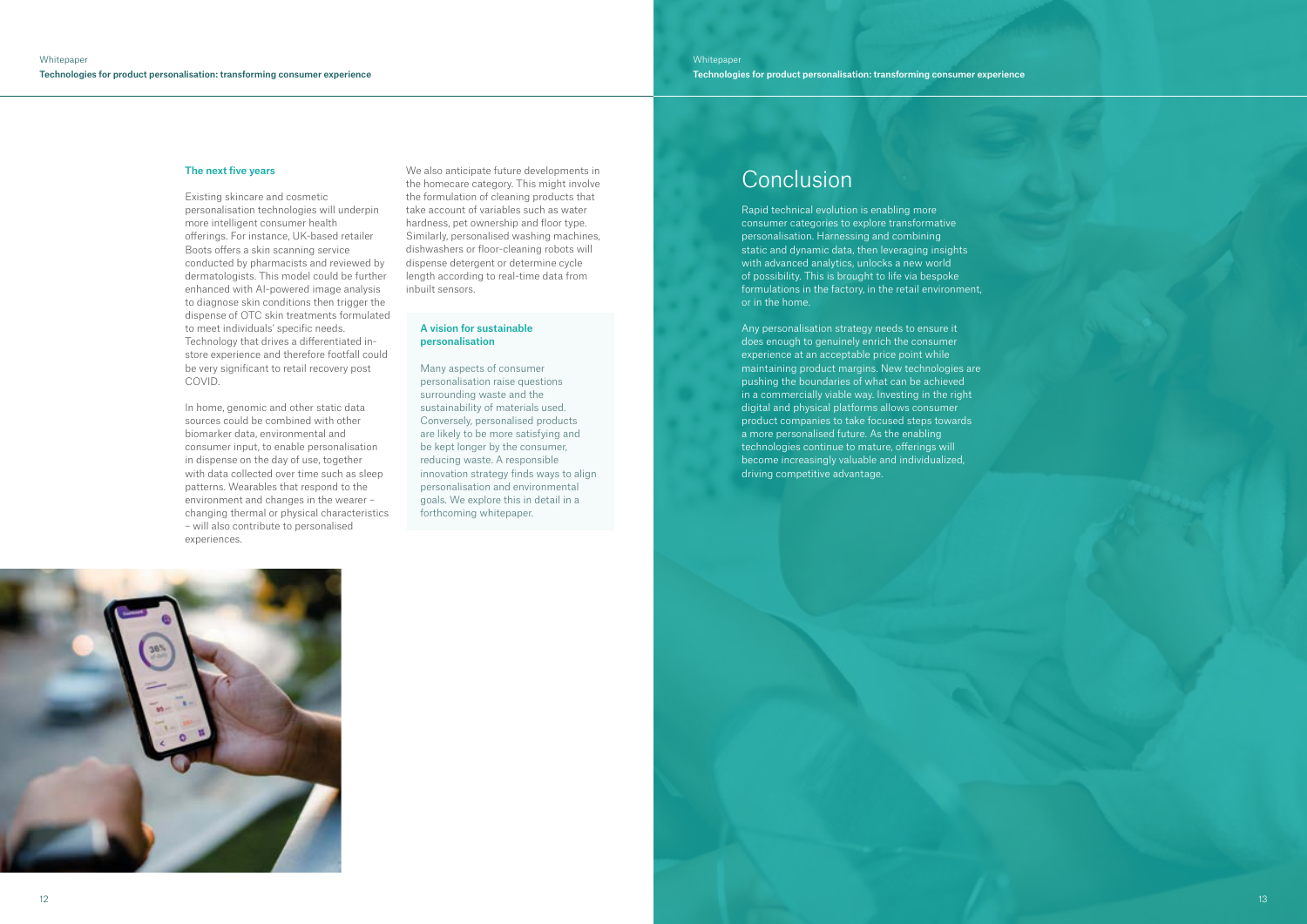### About Sagentia Innovation

Sagentia Innovation provides independent advisory and leading-edge product development services focused on science and technology initiatives. Working across the medical, industrial, chemicals and energy, food and beverage, and consumer sectors, Sagentia Innovation works with a broad range of companies from some of the world's leading and best-known brands, to start-up disruptors, new to the market. It is part of Science Group (AIM:SAG), which has more than ten offices globally, two UK-based dedicated R&D innovation centres and more than 400 employees. Other Science Group companies include Leatherhead Food Research, TSG Consulting and Frontier Smart Technologies.

www.sagentiainnovation.com

### References

- 1. Research and Markets, Global Direct-to-Consumer (DTC) Genetic Testing Markets, 2021-2027: Ancestry Testing Holds Major Share, Predictive Testing Witnesses Rapid Growth, 13 July 2021, https:// www.prnewswire.com/news-releases/global-direct-to-consumer-dtc-genetic-testing-markets-2021- 2027-ancestry-testing-holds-major-share-predictive-testing-witnesses-rapid-growth-301332604.html
- 2. National Library of Medicine, Effect of personalized nutrition on health-related behaviour change: evidence from the Food4Me European randomized controlled trial, 1 April 2017 [https://pubmed.ncbi.](https://pubmed.ncbi.nlm.nih.gov/27524815/) [nlm.nih.gov/27524815/](https://pubmed.ncbi.nlm.nih.gov/27524815/)
- 3. Oxford Nanopore Technologies, MinION https://nanoporetech.com/products/minion
- 4. Natural Products Insider, Microbiome, personalized products gain traction, 9 November 2021, https://www.naturalproductsinsider.com/probiotics-prebiotics/microbiome-personalized-probioticsgain-traction
- 5. NutraIngredients.com, Bioluminescent imaging capsule proves effective in capturing probiotic and prebiotic efficacy, 10 February 2021, [https://www.nutraingredients.com/Article/2021/02/09/](https://www.nutraingredients.com/Article/2021/02/09/Bioluminescent-imaging-capsule-captures-probiotic-efficacy) [Bioluminescent-imaging-capsule-captures-probiotic-efficacy](https://www.nutraingredients.com/Article/2021/02/09/Bioluminescent-imaging-capsule-captures-probiotic-efficacy)
- 6. Eligo Biosciences, *Eligobiotics*<sup>®</sup> Bringing gene therapy to the microbiome, [https://eligo.bio/](https://eligo.bio/technology/) [technology/](https://eligo.bio/technology/)
- 7. PWC, Experience is everything. Get it right., [https://www.pwc.com/us/en/services/consulting/library/](https://www.pwc.com/us/en/services/consulting/library/consumer-intelligence-series/future-of-customer-experience.html) [consumer-intelligence-series/future-of-customer-experience.html](https://www.pwc.com/us/en/services/consulting/library/consumer-intelligence-series/future-of-customer-experience.html)
- 8. Cosmetics Design Asia, Tailored fit: Amorepacific to debut customised 3D-printed mask under IOPE brand, 30 March 2020, https://www.cosmeticsdesign-asia.com/Article/2020/03/30/Amorepacific-todebut-customised-3D-printed-mask-under-IOPE-brand
- 9. Cosmetics Design Europe, L'Oréal on Perso device launch: 'We intend for this to be an accessible beauty experience', 13 January 2020, [https://www.cosmeticsdesign-europe.com/Article/2020/01/13/](https://www.cosmeticsdesign-europe.com/Article/2020/01/13/L-Oreal-beauty-device-Perso-launch-in-2021-will-be-accessible-to-all) [L-Oreal-beauty-device-Perso-launch-in-2021-will-be-accessible-to-all](https://www.cosmeticsdesign-europe.com/Article/2020/01/13/L-Oreal-beauty-device-Perso-launch-in-2021-will-be-accessible-to-all)
- 10. Tineco MODA ONE Series https://us.tineco.com/products/moda-one-s.html
- 11. Colgate hum https://hum.colgate.com/